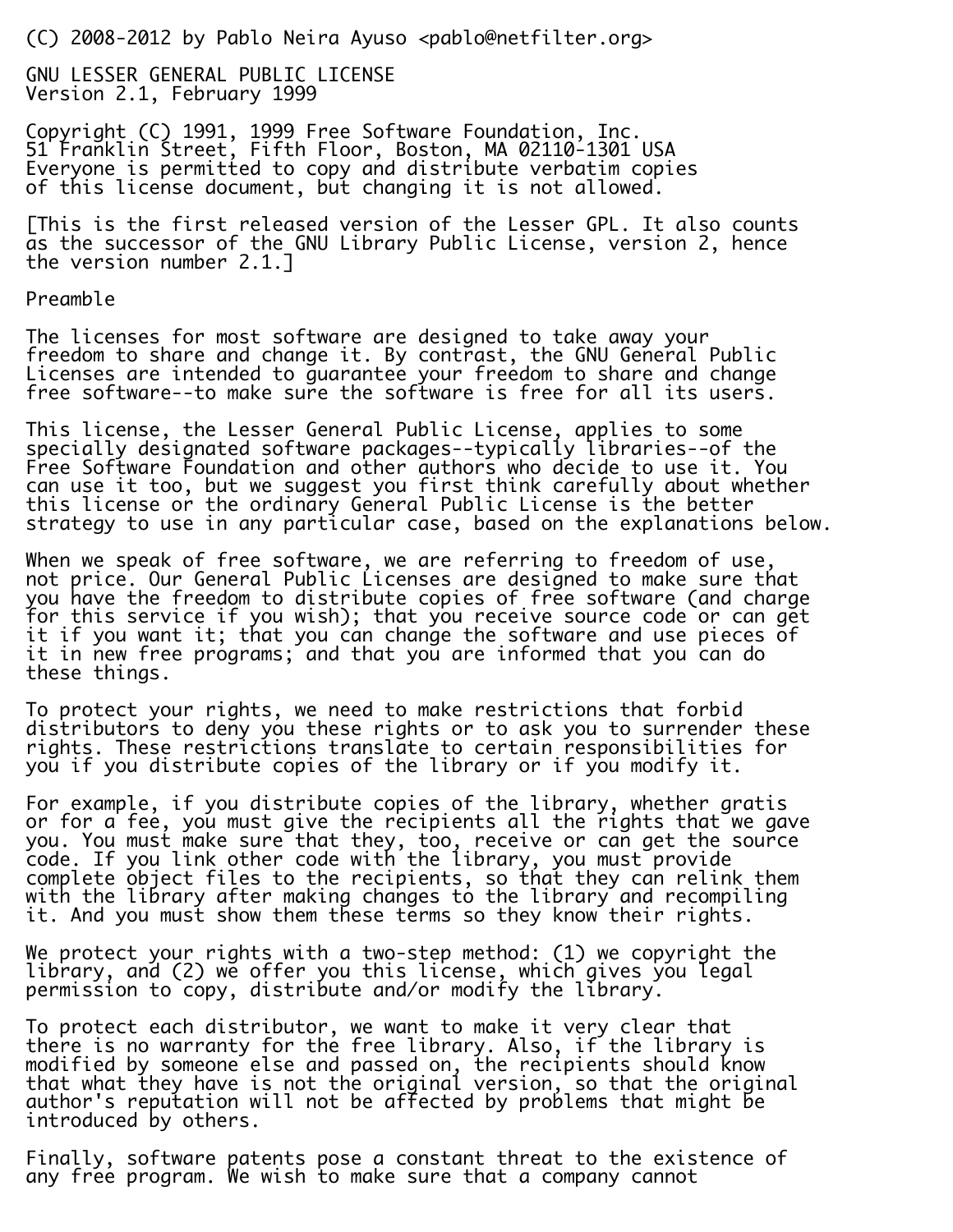effectively restrict the users of a free program by obtaining a restrictive license from a patent holder. Therefore, we insist that any patent license obtained for a version of the library must be consistent with the full freedom of use specified in this license.

Most GNU software, including some libraries, is covered by the ordinary GNU General Public License. This license, the GNU Lesser General Public License, applies to certain designated libraries, and is quite different from the ordinary General Public License. We use this license for certain libraries in order to permit linking those libraries into non-free programs.

When a program is linked with a library, whether statically or using a shared library, the combination of the two is legally speaking a combined work, a derivative of the original library. The ordinary General Public License therefore permits such linking only if the entire combination fits its criteria of freedom. The Lesser General Public License permits more lax criteria for linking other code with the library.

We call this license the "Lesser" General Public License because it does Less to protect the user's freedom than the ordinary General Public License. It also provides other free software developers Less of an advantage over competing non-free programs. These disadvantages are the reason we use the ordinary General Public License for many libraries. However, the Lesser license provides advantages in certain special circumstances.

For example, on rare occasions, there may be a special need to encourage the widest possible use of a certain library, so that it becomes a de-facto standard. To achieve this, non-free programs must be allowed to use the library. A more frequent case is that a free library does the same job as widely used non-free libraries. In this case, there is little to gain by limiting the free library to free software only, so we use the Lesser General Public License.

In other cases, permission to use a particular library in non-free programs enables a greater number of people to use a large body of free software. For example, permission to use the GNU C Library in non-free programs enables many more people to use the whole GNU operating system, as well as its variant, the GNU/Linux operating system.

Although the Lesser General Public License is Less protective of the users' freedom, it does ensure that the user of a program that is linked with the Library has the freedom and the wherewithal to run that program using a modified version of the Library.

The precise terms and conditions for copying, distribution and modification follow. Pay close attention to the difference between a "work based on the library" and a "work that uses the library". The former contains code derived from the library, whereas the latter must be combined with the library in order to run.

GNU LESSER GENERAL PUBLIC LICENSE TERMS AND CONDITIONS FOR COPYING, DISTRIBUTION AND MODIFICATION

0. This License Agreement applies to any software library or other program which contains a notice placed by the copyright holder or other authorized party saying it may be distributed under the terms of this Lesser General Public License (also called "this License"). Each licensee is addressed as "you".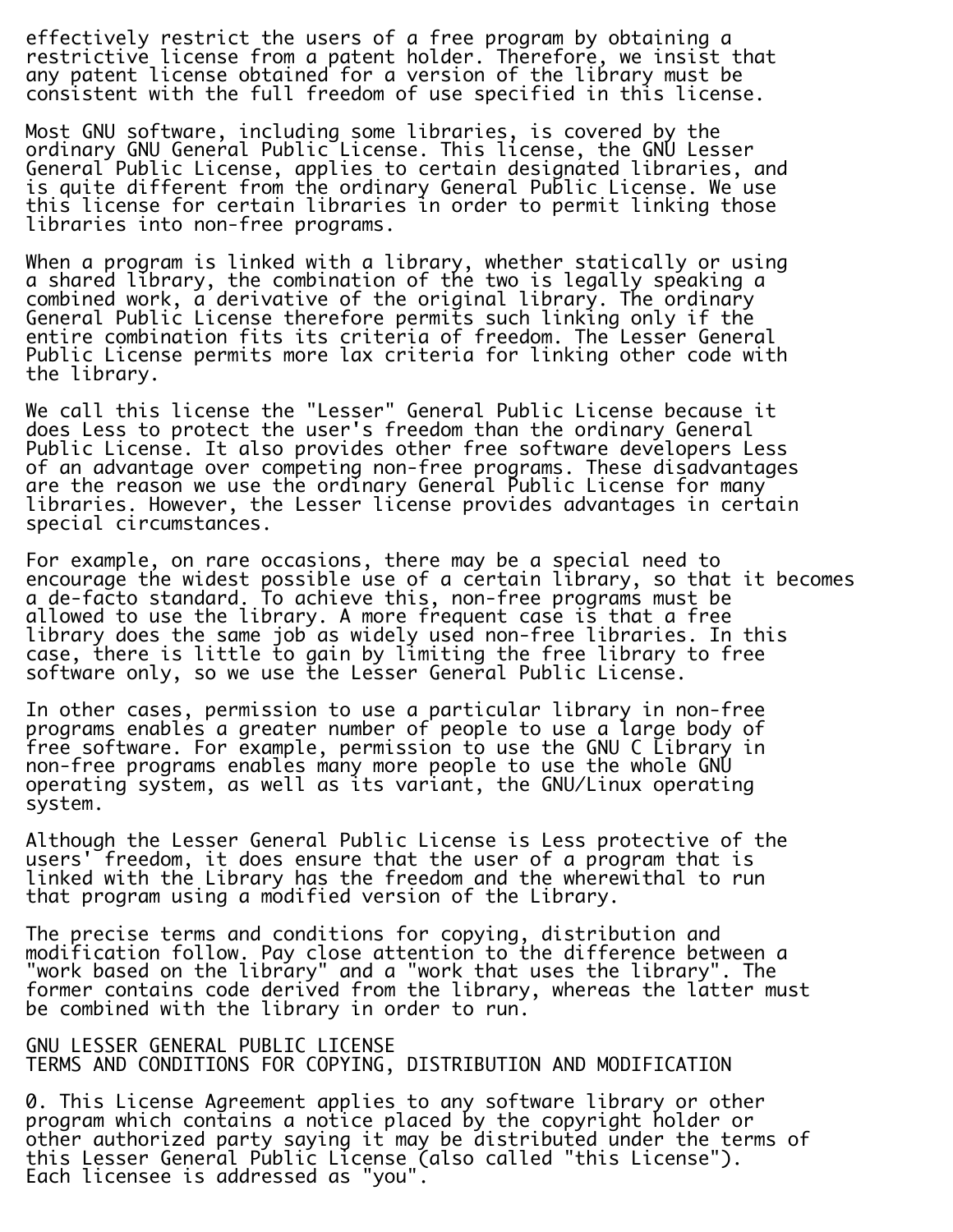A "library" means a collection of software functions and/or data prepared so as to be conveniently linked with application programs (which use some of those functions and data) to form executables.

The "Library", below, refers to any such software library or work which has been distributed under these terms. A "work based on the Library" means either the Library or any derivative work under copyright law: that is to say, a work containing the Library or a portion of it, either verbatim or with modifications and/or translated straightforwardly into another language. (Hereinafter, translation is included without limitation in the term "modification".)

"Source code" for a work means the preferred form of the work for making modifications to it. For a library, complete source code means all the source code for all modules it contains, plus any associated interface definition files, plus the scripts used to control compilation and installation of the library.

Activities other than copying, distribution and modification are not covered by this License; they are outside its scope. The act of running a program using the Library is not restricted, and output from such a program is covered only if its contents constitute a work based on the Library (independent of the use of the Library in a tool for writing it). Whether that is true depends on what the Library does and what the program that uses the Library does.

1. You may copy and distribute verbatim copies of the Library's complete source code as you receive it, in any medium, provided that you conspicuously and appropriately publish on each copy an appropriate copyright notice and disclaimer of warranty; keep intact all the notices that refer to this License and to the absence of any warranty; and distribute a copy of this License along with the Library.

You may charge a fee for the physical act of transferring a copy, and you may at your option offer warranty protection in exchange for a fee.

2. You may modify your copy or copies of the Library or any portion of it, thus forming a work based on the Library, and copy and distribute such modifications or work under the terms of Section 1 above, provided that you also meet all of these conditions:

a) The modified work must itself be a software library.

b) You must cause the files modified to carry prominent notices stating that you changed the files and the date of any change.

c) You must cause the whole of the work to be licensed at no charge to all third parties under the terms of this License.

d) If a facility in the modified Library refers to a function or a table of data to be supplied by an application program that uses the facility, other than as an argument passed when the facility is invoked, then you must make a good faith effort to ensure that, in the event an application does not supply such function or table, the facility still operates, and performs whatever part of its purpose remains meaningful.

(For example, a function in a library to compute square roots has a purpose that is entirely well-defined independent of the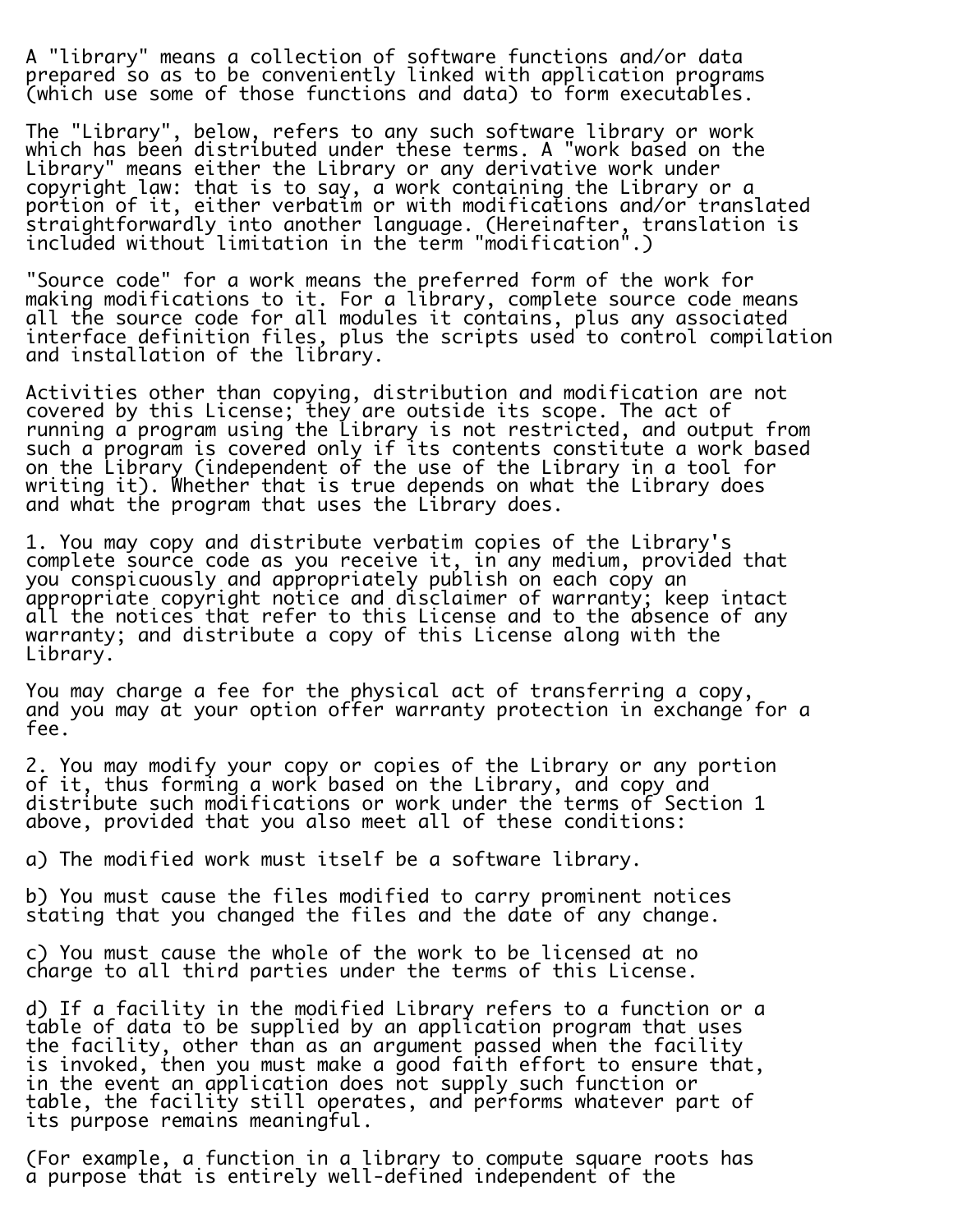application. Therefore, Subsection 2d requires that any application-supplied function or table used by this function must be optional: if the application does not supply it, the square root function must still compute square roots.)

These requirements apply to the modified work as a whole. If identifiable sections of that work are not derived from the Library, and can be reasonably considered independent and separate works in themselves, then this License, and its terms, do not apply to those sections when you distribute them as separate works. But when you distribute the same sections as part of a whole which is a work based on the Library, the distribution of the whole must be on the terms of this License, whose permissions for other licensees extend to the entire whole, and thus to each and every part regardless of who wrote it.

Thus, it is not the intent of this section to claim rights or contest your rights to work written entirely by you; rather, the intent is to exercise the right to control the distribution of derivative or collective works based on the Library.

In addition, mere aggregation of another work not based on the Library with the Library (or with a work based on the Library) on a volume of a storage or distribution medium does not bring the other work under the scope of this License.

3. You may opt to apply the terms of the ordinary GNU General Public License instead of this License to a given copy of the Library. To do this, you must alter all the notices that refer to this License, so that they refer to the ordinary GNU General Public License, version 2, instead of to this License. (If a newer version than version 2 of the ordinary GNU General Public License has appeared, then you can specify that version instead if you wish.) Do not make any other change in these notices.

Once this change is made in a given copy, it is irreversible for that copy, so the ordinary GNU General Public License applies to all subsequent copies and derivative works made from that copy.

This option is useful when you wish to copy part of the code of the Library into a program that is not a library.

4. You may copy and distribute the Library (or a portion or derivative of it, under Section 2) in object code or executable form under the terms of Sections 1 and 2 above provided that you accompany it with the complete corresponding machine-readable source code, which must be distributed under the terms of Sections 1 and 2 above on a medium customarily used for software interchange.

If distribution of object code is made by offering access to copy from a designated place, then offering equivalent access to copy the source code from the same place satisfies the requirement to distribute the source code, even though third parties are not compelled to copy the source along with the object code.

5. A program that contains no derivative of any portion of the Library, but is designed to work with the Library by being compiled or linked with it, is called a "work that uses the Library". Such a work, in isolation, is not a derivative work of the Library, and therefore falls outside the scope of this License.

However, linking a "work that uses the Library" with the Library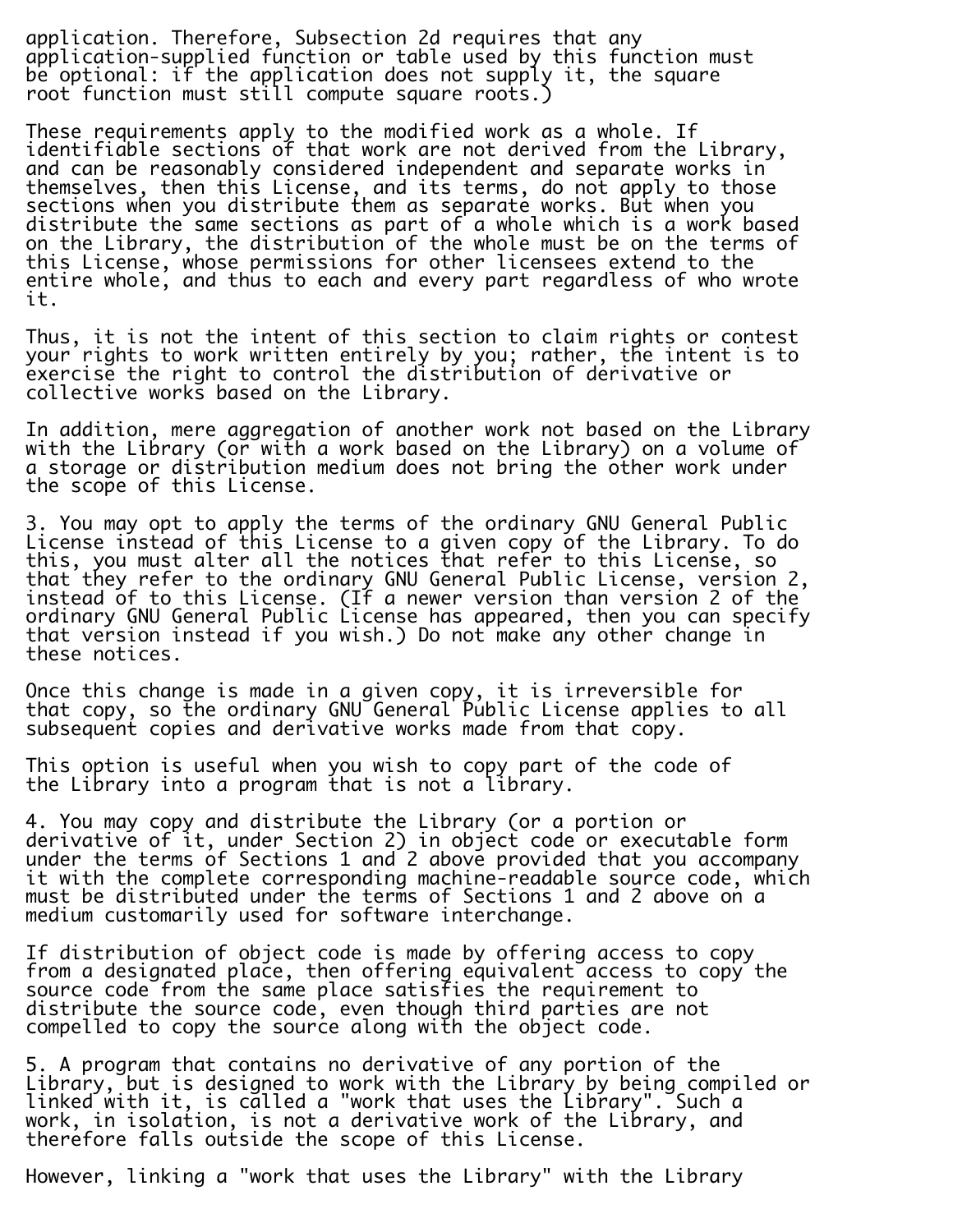creates an executable that is a derivative of the Library (because it contains portions of the Library), rather than a "work that uses the library". The executable is therefore covered by this License. Section 6 states terms for distribution of such executables.

When a "work that uses the Library" uses material from a header file that is part of the Library, the object code for the work may be a derivative work of the Library even though the source code is not. Whether this is true is especially significant if the work can be linked without the Library, or if the work is itself a library. The threshold for this to be true is not precisely defined by law.

If such an object file uses only numerical parameters, data structure layouts and accessors, and small macros and small inline functions (ten lines or less in length), then the use of the object file is unrestricted, regardless of whether it is legally a derivative work. (Executables containing this object code plus portions of the Library will still fall under Section 6.)

Otherwise, if the work is a derivative of the Library, you may distribute the object code for the work under the terms of Section 6. Any executables containing that work also fall under Section 6, whether or not they are linked directly with the Library itself.

6. As an exception to the Sections above, you may also combine or link a "work that uses the Library" with the Library to produce a work containing portions of the Library, and distribute that work under terms of your choice, provided that the terms permit modification of the work for the customer's own use and reverse engineering for debugging such modifications.

You must give prominent notice with each copy of the work that the Library is used in it and that the Library and its use are covered by this License. You must supply a copy of this License. If the work during execution displays copyright notices, you must include the copyright notice for the Library among them, as well as a reference directing the user to the copy of this License. Also, you must do one of these things:

a) Accompany the work with the complete corresponding machine-readable source code for the Library including whatever changes were used in the work (which must be distributed under Sections 1 and 2 above); and, if the work is an executable linked with the Library, with the complete machine-readable "work that uses the Library", as object code and/or source code, so that the user can modify the Library and then relink to produce a modified executable containing the modified Library. (It is understood that the user who changes the contents of definitions files in the Library will not necessarily be able to recompile the application to use the modified definitions.)

b) Use a suitable shared library mechanism for linking with the Library. A suitable mechanism is one that (1) uses at run time a copy of the library already present on the user's computer system, rather than copying library functions into the executable, and (2) will operate properly with a modified version of the library, if the user installs one, as long as the modified version is interface-compatible with the version that the work was made with.

c) Accompany the work with a written offer, valid for at least three years, to give the same user the materials specified in Subsection 6a, above, for a charge no more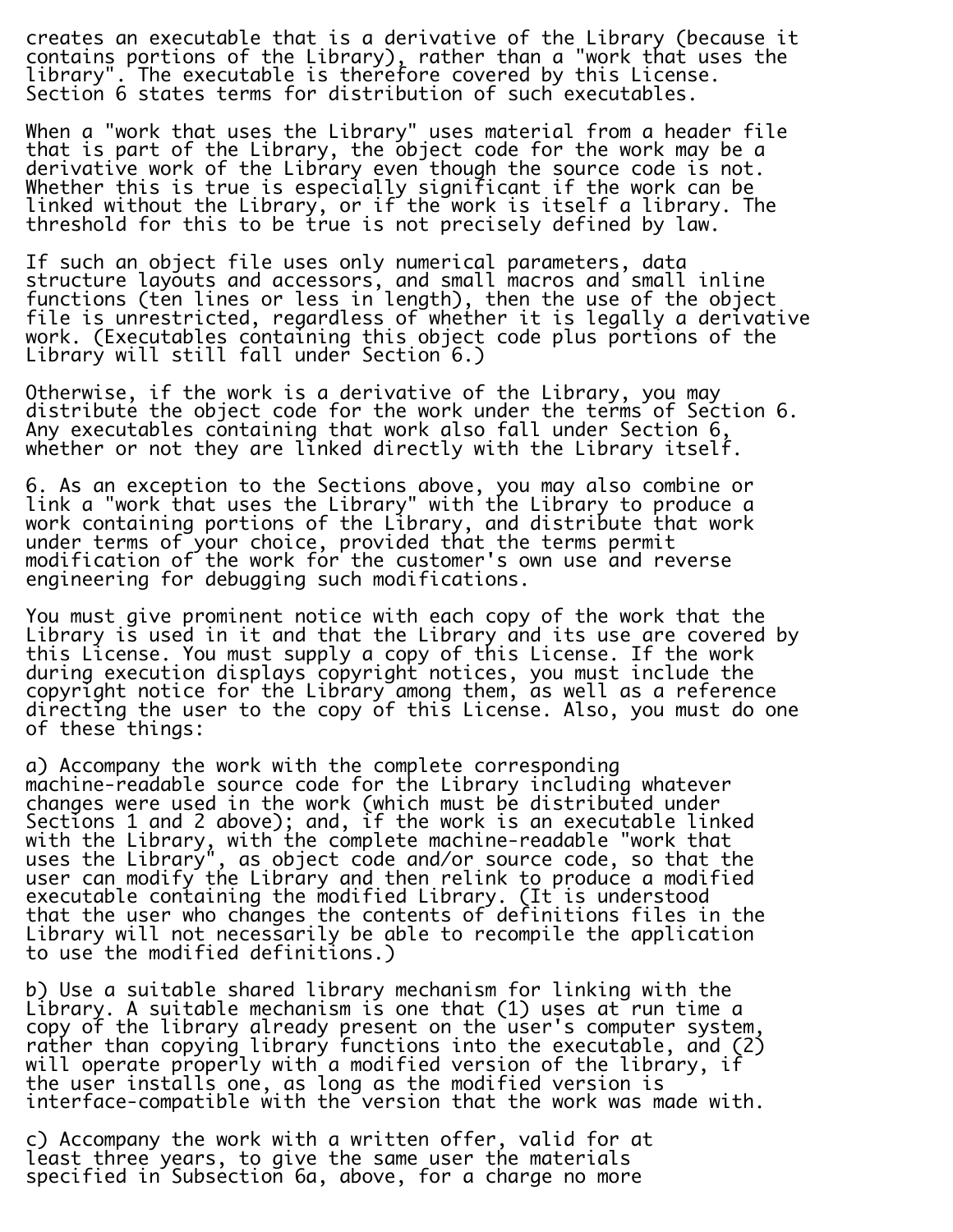than the cost of performing this distribution.

d) If distribution of the work is made by offering access to copy from a designated place, offer equivalent access to copy the above specified materials from the same place.

e) Verify that the user has already received a copy of these materials or that you have already sent this user a copy.

For an executable, the required form of the "work that uses the Library" must include any data and utility programs needed for reproducing the executable from it. However, as a special exception, the materials to be distributed need not include anything that is normally distributed (in either source or binary form) with the major components (compiler, kernel, and so on) of the operating system on which the executable runs, unless that component itself accompanies the executable.

It may happen that this requirement contradicts the license restrictions of other proprietary libraries that do not normally accompany the operating system. Such a contradiction means you cannot use both them and the Library together in an executable that you distribute.

7. You may place library facilities that are a work based on the Library side-by-side in a single library together with other library facilities not covered by this License, and distribute such a combined library, provided that the separate distribution of the work based on the Library and of the other library facilities is otherwise permitted, and provided that you do these two things:

a) Accompany the combined library with a copy of the same work based on the Library, uncombined with any other library facilities. This must be distributed under the terms of the Sections above.

i.

b) Give prominent notice with the combined library of the fact that part of it is a work based on the Library, and explaining where to find the accompanying uncombined form of the same work.

8. You may not copy, modify, sublicense, link with, or distribute the Library except as expressly provided under this License. Any attempt otherwise to copy, modify, sublicense, link with, or distribute the Library is void, and will automatically terminate your rights under this License. However, parties who have received copies, or rights, from you under this License will not have their licenses terminated so long as such parties remain in full compliance.

9. You are not required to accept this License, since you have not signed it. However, nothing else grants you permission to modify or distribute the Library or its derivative works. These actions are prohibited by law if you do not accept this License. Therefore, by modifying or distributing the Library (or any work based on the Library), you indicate your acceptance of this License to do so, and all its terms and conditions for copying, distributing or modifying the Library or works based on it.

10. Each time you redistribute the Library (or any work based on the Library), the recipient automatically receives a license from the original licensor to copy, distribute, link with or modify the Library subject to these terms and conditions. You may not impose any further restrictions on the recipients' exercise of the rights granted herein.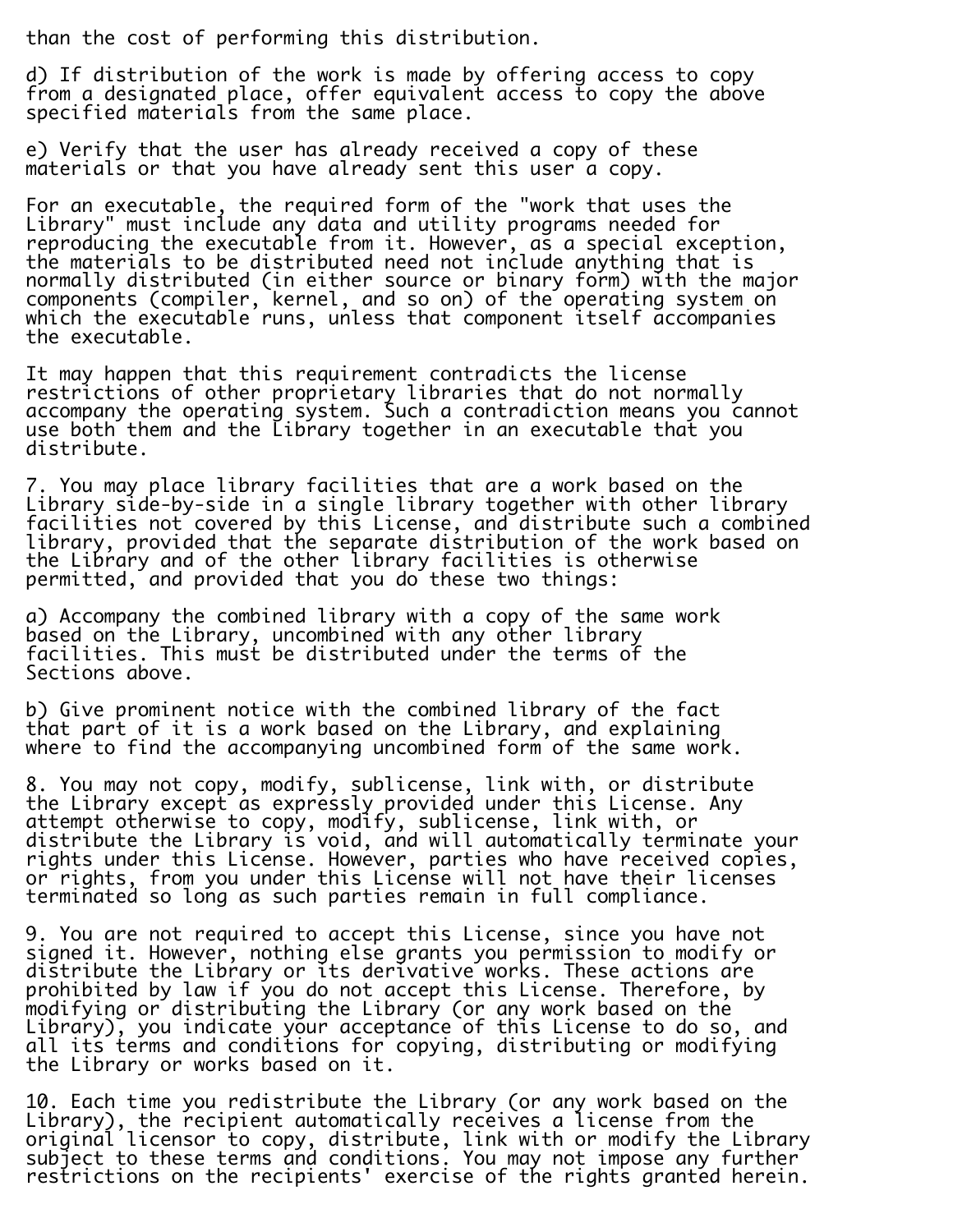You are not responsible for enforcing compliance by third parties with this License.

11. If, as a consequence of a court judgment or allegation of patent infringement or for any other reason (not limited to patent issues), conditions are imposed on you (whether by court order, agreement or otherwise) that contradict the conditions of this License, they do not excuse you from the conditions of this License. If you cannot distribute so as to satisfy simultaneously your obligations under this License and any other pertinent obligations, then as a consequence you may not distribute the Library at all. For example, if a patent license would not permit royalty-free redistribution of the Library by all those who receive copies directly or indirectly through you, then the only way you could satisfy both it and this License would be to refrain entirely from distribution of the Library.

If any portion of this section is held invalid or unenforceable under any particular circumstance, the balance of the section is intended to apply, and the section as a whole is intended to apply in other circumstances.

It is not the purpose of this section to induce you to infringe any patents or other property right claims or to contest validity of any such claims; this section has the sole purpose of protecting the integrity of the free software distribution system which is implemented by public license practices. Many people have made generous contributions to the wide range of software distributed through that system in reliance on consistent application of that system; it is up to the author/donor to decide if he or she is willing to distribute software through any other system and a licensee cannot impose that choice.

This section is intended to make thoroughly clear what is believed to be a consequence of the rest of this License.

12. If the distribution and/or use of the Library is restricted in certain countries either by patents or by copyrighted interfaces, the original copyright holder who places the Library under this License may add an explicit geographical distribution limitation excluding those countries, so that distribution is permitted only in or among countries not thus excluded. In such case, this License incorporates the limitation as if written in the body of this License.

13. The Free Software Foundation may publish revised and/or new versions of the Lesser General Public License from time to time. Such new versions will be similar in spirit to the present version, but may differ in detail to address new problems or concerns.

Each version is given a distinguishing version number. If the Library specifies a version number of this License which applies to it and "any later version", you have the option of following the terms and conditions either of that version or of any later version published by the Free Software Foundation. If the Library does not specify a license version number, you may choose any version ever published by the Free Software Foundation.

14. If you wish to incorporate parts of the Library into other free programs whose distribution conditions are incompatible with these, write to the author to ask for permission. For software which is copyrighted by the Free Software Foundation, write to the Free Software Foundation; we sometimes make exceptions for this. Our decision will be guided by the two goals of preserving the free status of all derivatives of our free software and of promoting the sharing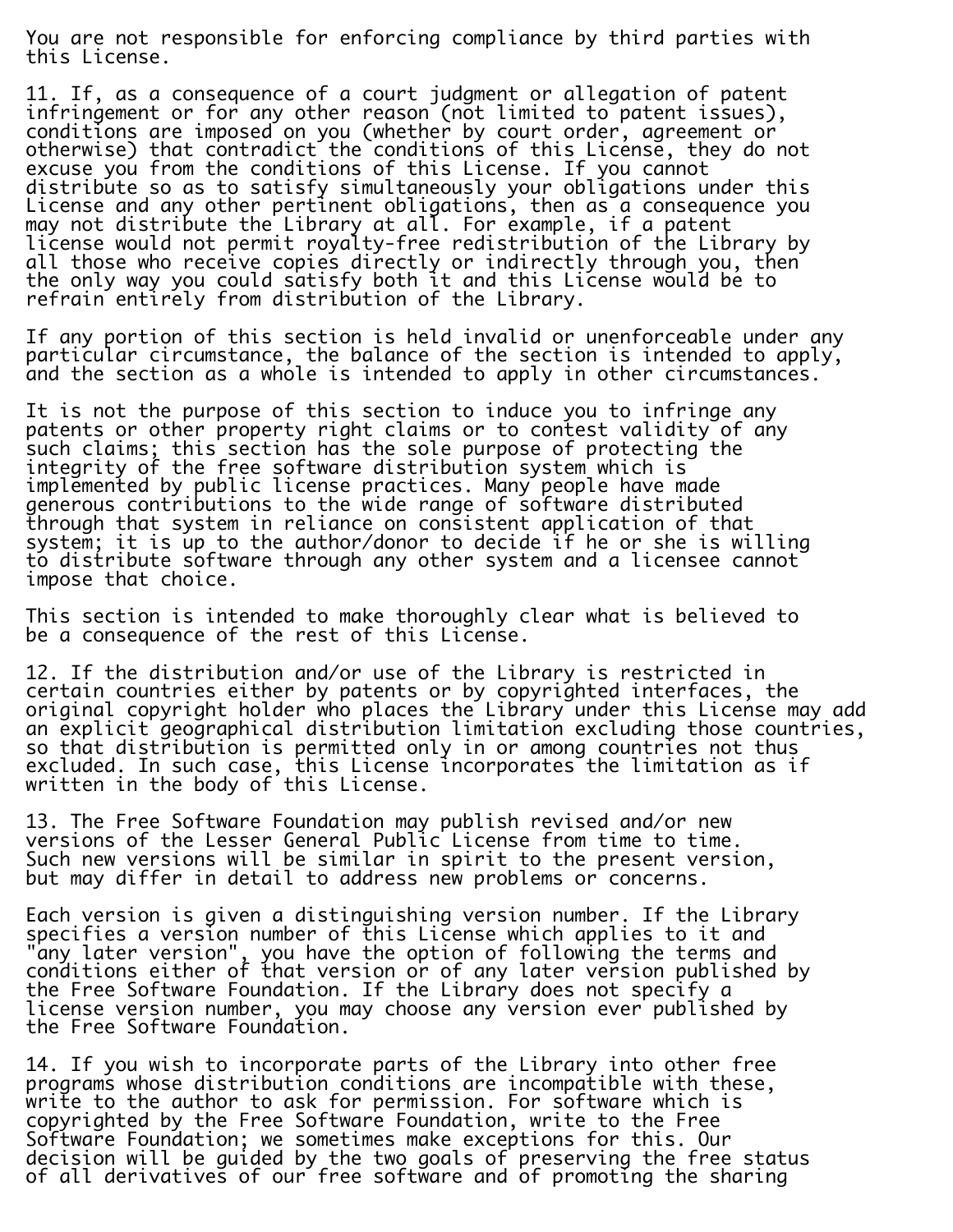and reuse of software generally.

NO WARRANTY

15. BECAUSE THE LIBRARY IS LICENSED FREE OF CHARGE, THERE IS NO WARRANTY FOR THE LIBRARY, TO THE EXTENT PERMITTED BY APPLICABLE LAW. EXCEPT WHEN OTHERWISE STATED IN WRITING THE COPYRIGHT HOLDERS AND/OR OTHER PARTIES PROVIDE THE LIBRARY "AS IS" WITHOUT WARRANTY OF ANY KIND, EITHER EXPRESSED OR IMPLIED, INCLUDING, BUT NOT LIMITED TO, THE IMPLIED WARRANTIES OF MERCHANTABILITY AND FITNESS FOR A PARTICULAR PURPOSE. THE ENTIRE RISK AS TO THE QUALITY AND PERFORMANCE OF THE LIBRARY IS WITH YOU. SHOULD THE LIBRARY PROVE DEFECTIVE, YOU ASSUME THE COST OF ALL NECESSARY SERVICING, REPAIR OR CORRECTION.

16. IN NO EVENT UNLESS REQUIRED BY APPLICABLE LAW OR AGREED TO IN WRITING WILL ANY COPYRIGHT HOLDER, OR ANY OTHER PARTY WHO MAY MODIFY AND/OR REDISTRIBUTE THE LIBRARY AS PERMITTED ABOVE, BE LIABLE TO YOU FOR DAMAGES, INCLUDING ANY GENERAL, SPECIAL, INCIDENTAL OR CONSEQUENTIAL DAMAGES ARISING OUT OF THE USE OR INABILITY TO USE THE LIBRARY (INCLUDING BUT NOT LIMITED TO LOSS OF DATA OR DATA BEING RENDERED INACCURATE OR LOSSES SUSTAINED BY YOU OR THIRD PARTIES OR A FAILURE OF THE LIBRARY TO OPERATE WITH ANY OTHER SOFTWARE), EVEN IF SUCH HOLDER OR OTHER PARTY HAS BEEN ADVISED OF THE POSSIBILITY OF SUCH DAMAGES.

END OF TERMS AND CONDITIONS

How to Apply These Terms to Your New Libraries

If you develop a new library, and you want it to be of the greatest possible use to the public, we recommend making it free software that everyone can redistribute and change. You can do so by permitting redistribution under these terms (or, alternatively, under the terms of the ordinary General Public License).

To apply these terms, attach the following notices to the library. It is safest to attach them to the start of each source file to most effectively convey the exclusion of warranty; and each file should have at least the "copyright" line and a pointer to where the full notice is found.

<one line to give the library's name and a brief idea of what it does.> Copyright (C) <year> <name of author>

This library is free software; you can redistribute it and/or modify it under the terms of the GNU Lesser General Public License as published by the Free Software Foundation; either version 2.1 of the License, or (at your option) any later version.

This library is distributed in the hope that it will be useful, but WITHOUT ANY WARRANTY; without even the implied warranty of MERCHANTABILITY or FITNESS FOR A PARTICULAR PURPOSE. See the GNU Lesser General Public License for more details.

You should have received a copy of the GNU Lesser General Public License along with this library; if not, write to the Free Software Foundation, Inc., 51 Franklin Street, Fifth Floor, Boston, MA 02110-1301 USA

Also add information on how to contact you by electronic and paper mail.

You should also get your employer (if you work as a programmer) or your school, if any, to sign a "copyright disclaimer" for the library, if necessary. Here is a sample; alter the names: